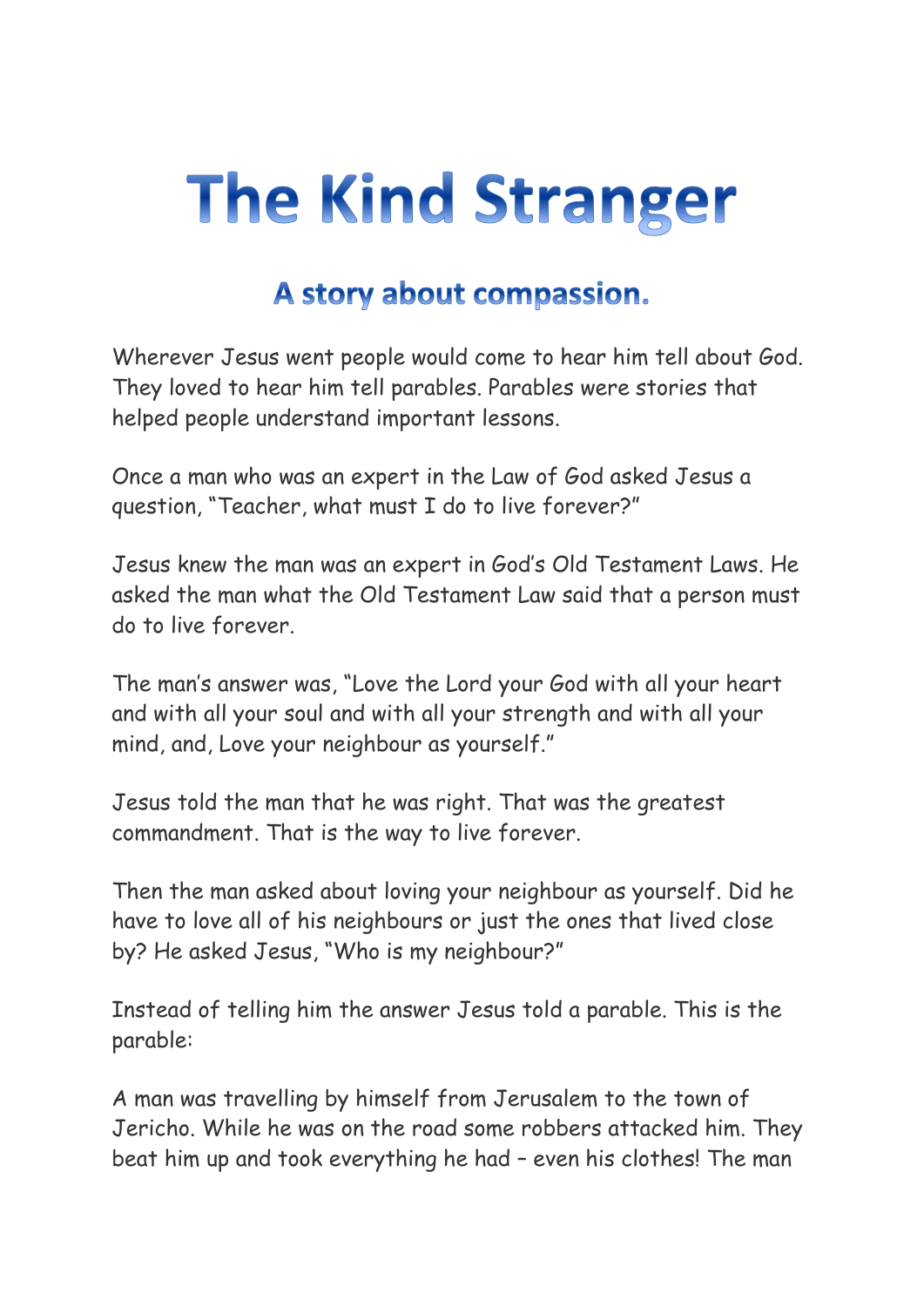was left all alone on the road. He waited and waited for someone to come by and help him.

A priest came walking by on the road. Priests were God's helpers in the temple. They knew how to worship God. They knew all of the rules of God. Do you think the priest helped the man? No, the priest went on the other side of the road and passed right by the man without helping.

Next, a Levite came along the road. Levites knew all of God's laws. They were good Jews. Do you think the Levite stopped and helped the man? No, the Levite looked at the man and then crossed the road and walked right past him.

Finally, a man from Samaria came along the road. The Jews did not like Samaritans. Everybody thought that the Samaritans would never help anybody. But this Samaritan was good. He saw the man on the road and he stopped to help. He put oil and wine on the man's wounds. (Oil and wine were used for medicine in those times.) Then he lifted the man onto his donkey and took him to a nearby inn. He took care of the man all night to make sure he was going to be well.

The next morning the Samaritan had to leave to continue on his journey. He wanted to make sure that the injured man was taken care of so he gave money to the innkeeper. He gave him enough money so that the man could stay at the inn for two months! He even told the innkeeper that he would come back next time he was travelling and pay more money if the man was still sick.

Everyone was very surprised to hear this parable. When Jesus was finished he asked the expert in the Law of God a question, "Three men went on the road that day: the priest, the Levite and the Samaritan. Which of these men do you think was a neighbour to the man who was beaten and robbed?"